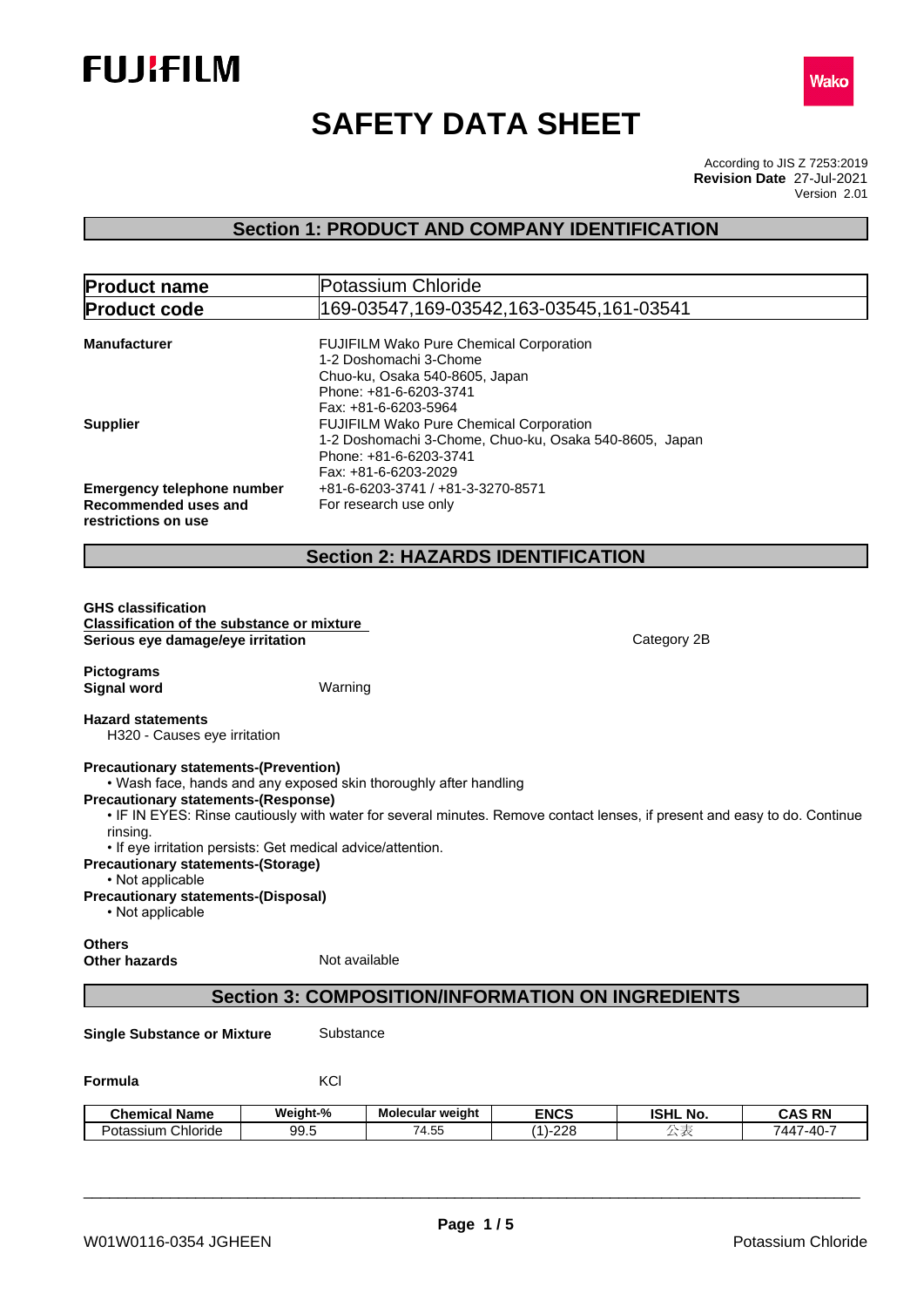#### **Impurities and/or Additives**: Not applicable

# **Section 4: FIRST AID MEASURES**

#### **Inhalation**

Remove to fresh air. If symptoms persist, call a physician.

#### **Skin contact**

Wash off immediately with soap and plenty of water. If symptoms persist, calla physician.

#### **Eye contact**

IF IN EYES: Rinse cautiously with water for several minutes. Remove contact lenses, if present and easy to do. Continue rinsing. Immediate medical attention is required.

#### **Ingestion**

Rinse mouth. Never give anything by mouth to an unconscious person. Call a physician or poison control center immediately. Do not induce vomiting without medical advice.

#### **Protection of first-aiders**

Use personal protective equipment as required.

# **Section 5: FIRE FIGHTING MEASURES**

#### **Suitable extinguishing media**

Use extinguishing measures that are appropriate to local circumstances and the surrounding environment

**Unsuitable extinguishing media**

No information available

#### **Specific hazards arising from the chemical product**

Thermal decomposition can lead to release of irritating and toxic gases and vapors.

**Special extinguishing method**

# No information available

# **Special protective actions for**

**fire-fighters**

Use personal protective equipment as required. Firefighters should wear self-contained breathing apparatus and full firefighting turnout gear.

# **Section 6: ACCIDENTAL RELEASE MEASURES**

#### **Personal precautions, protective equipment and emergency procedures**

For indoor, provide adequate ventilation process until the end of working. Deny unnecessary entry other than the people involved by, for example, using a rope. While working, wear appropriate protective equipments to avoid adhering it on skin, or inhaling the gas. Work from windward, and retract the people downwind.

#### **Environmental precautions**

To be careful not discharged to the environment without being properly handled waste water contaminated.

#### **Methods and materials for contaminent and methods and materials for cleaning up**

Sweep up and gather scattered particles, and collect it in an empty airtight container.

# **Recoverly, neutralization**

No information available

## **Secondary disaster prevention measures**

Clean contaminated objects and areas thoroughly observing environmental regulations.

# **Section 7: HANDLING AND STORAGE**

#### **Handling**

#### **Technical measures**

Avoid contact with strong oxidizing agents. Use with local exhaust ventilation.

#### **Precautions**

Do not rough handling containers, such as upsetting, falling, giving a shock, and dragging. Prevent leakage, overflow, and scattering. Not to generate steam and dust in vain. Seal the container after use. After handling, wash hands and face, and then gargle. In places other than those specified, should not be smoking or eating and drinking. Should not be brought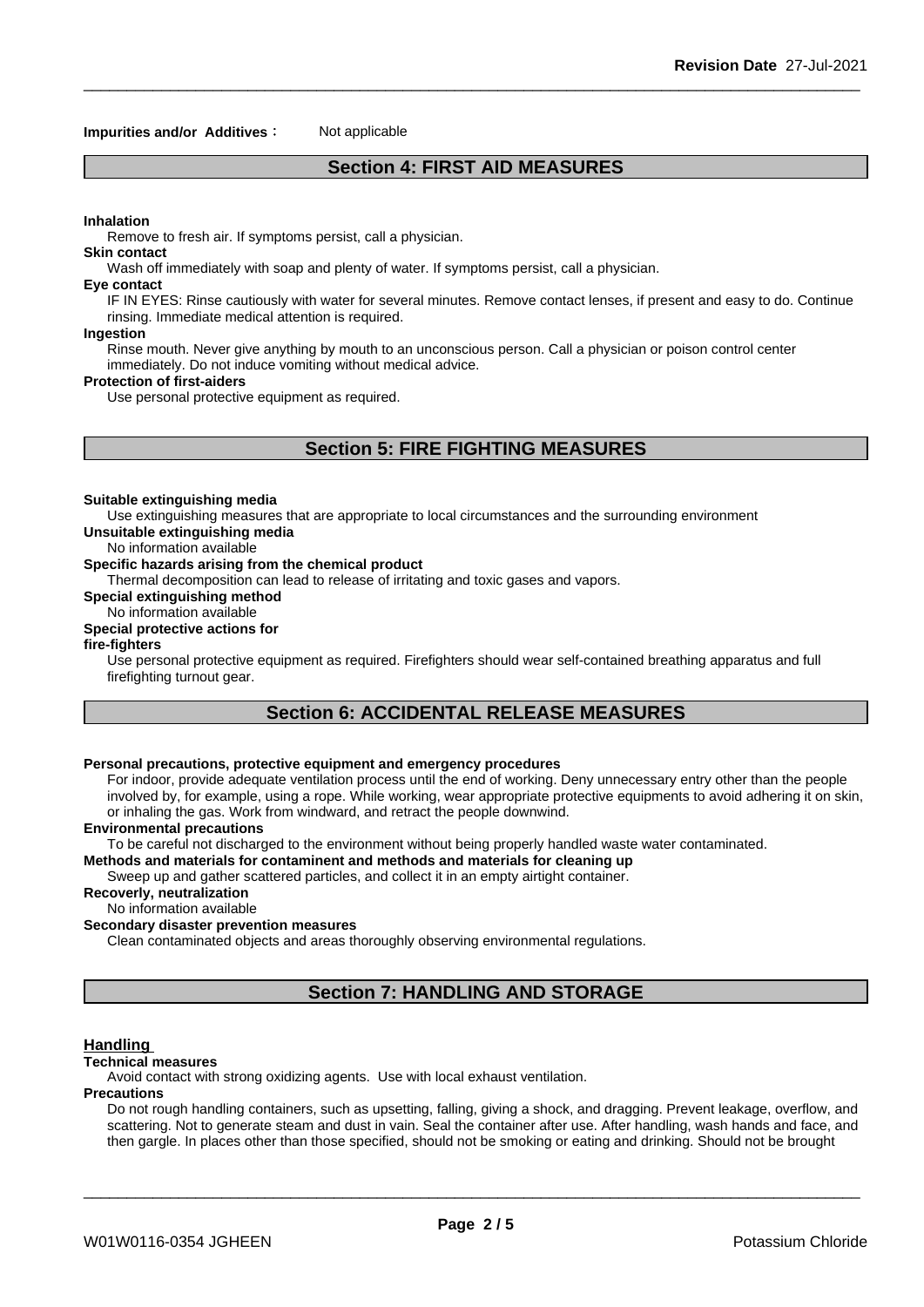contaminated protective equipment and gloves to rest stops. Deny unnecessary entry of non-emergency personnel to the handling area.

#### **Safety handling precautions**

Use personal protective equipment as required. Avoid contact with skin, eyes or clothing.

#### **Storage**

**Safe storage conditions**

**Incompatible substances** Strong oxidizing agents

**Storage conditions** Store away from sunlight in well-ventilated place at room temperature (preferably cool). Keep container tightly closed. **Safe packaging material** Polyethylene, Polypropylene

# **Section 8: EXPOSURE CONTROLS/PERSONAL PROTECTION**

#### **Engineering controls**

In case of indoor workplace, seal the source or use a local exhaust system. Provide the safety shower facility, and handand eye-wash facility. And display their position clearly.

**Exposure limits** This product, as supplied, does not contain any hazardous materials with occupational exposure limits established by the region specific regulatory bodies.

# **Personal protective equipment Respiratory protection** Dust mask **Hand protection** Protection gloves **Skinandbody protection** Long-sleeved work clothes

**Eye protection Exercise** protective eyeglasses or chemical safety goggles

**General hygiene considerations**

Handle in accordance with good industrial hygiene and safety practice.

# **Section 9: PHYSICAL AND CHEMICAL PROPERTIES**

### **Form**

**Color** white the color of the color white the color of the color of the color of the color of the color of the color **Appearance crystals - crystalline powder Odor Odor Odorless Odorless Odorless Odorless Melting point/freezing point** 770 °C **Boiling point, initial boiling point and boiling range** 1500 °C **Flammability**<br> **Flammability**<br> **Evaporation rate:**<br>
No data available<br>
No data available **Evaporation** rate: **Flammability (solid, gas):** No data available **Upper/lower flammability or explosive limits Upper** : No data available **Lower**: No data available **Flash point No data available Auto-ignition temperature:** No data available **Decomposition temperature:**<br> **Decomposition temperature:**<br> **Decomposition temperature:**<br> **Decomposition temperature:**<br> **Decomposition temperature:**<br> **Decomposition temperature: pH** 5.0 - 8.0 **Viscosity (coefficient of viscosity)** No data available **Dynamic viscosity No data available No data available No data available Solubilities Solubilities Solubilities Solubilities water:** freely soluble . Ethanol : slightly soluble . **n-Octanol/water partition coefficient:(log Pow)** No data available **Vapour pressure**<br> **Specific Gravity / Relative density**<br> **Specific Gravity / Relative density**<br> **No data available Specific Gravity / Relative density Vapour density** No data available **Particle characteristics** No data available

# **Section 10: STABILITY AND REACTIVITY**

#### **Stability**

**Reactivity** No data available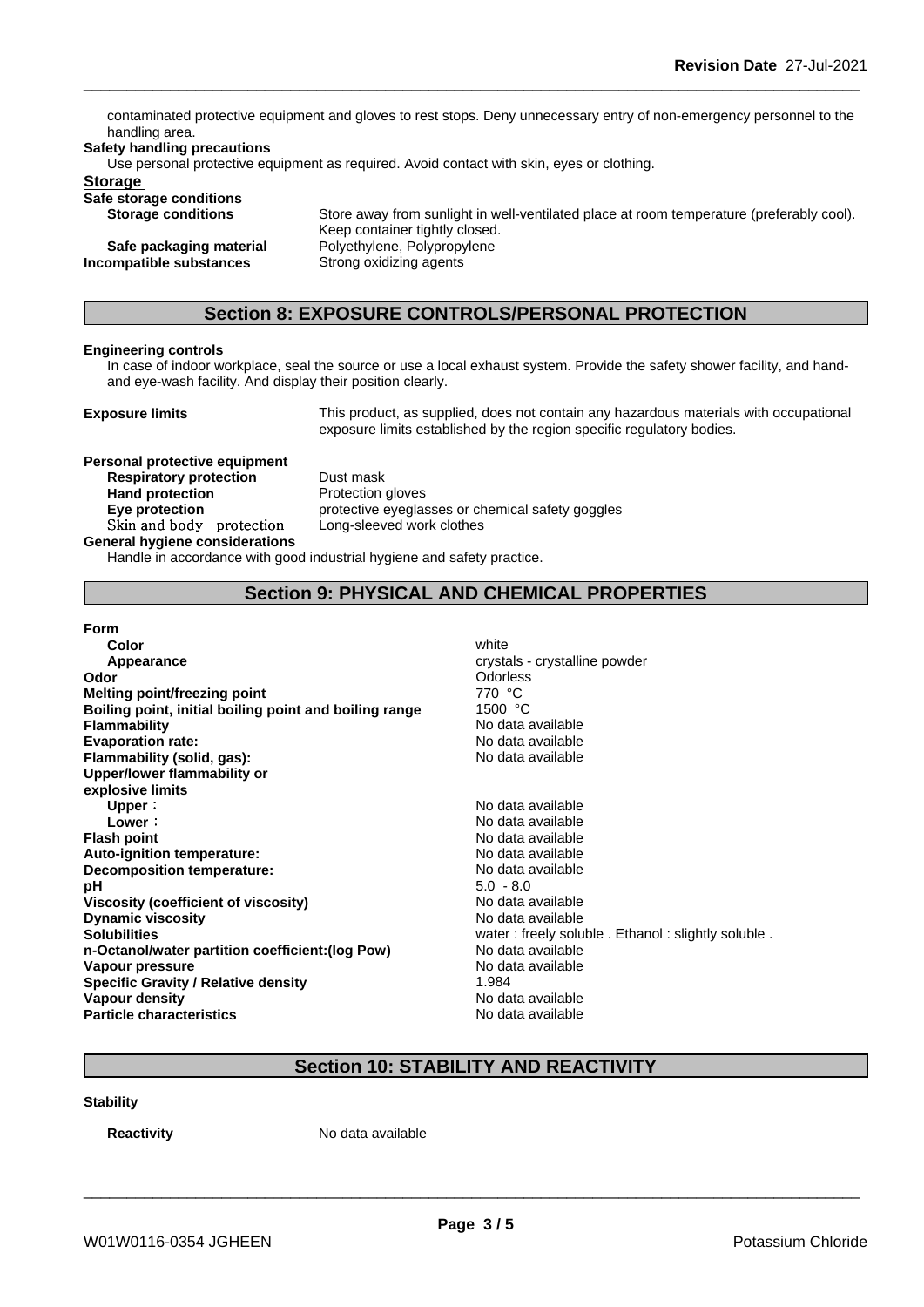**Chemical stability** Stable under recommended storage conditions.

**Hazardous reactions** None under normal processing **Conditions to avoid** Extremes of temperature and direct sunlight **Incompatible materials** Strong oxidizing agents **Hazardous decomposition products** Halides

# **Section 11: TOXICOLOGICAL INFORMATION**

**Skin irritation/corrosion** No data available **Serious eye damage/ irritation No data available Respiratory or skin sensitization** No data available

**Reproductive toxicity No data available** No data available **STOT-single exposure**<br> **STOT-repeated exposure**<br> **STOT-repeated exposure**<br> **No data available STOT-repeated exposure**<br> **Aspiration hazard**<br> **Aspiration hazard**<br> **Aspiration hazard Aspiration hazard** 

**Acute toxicity Acute toxicity Acute has a structure in the structure of**  $\mathbb{R}^n$  **No data available** 

**Reproductive cell mutagenicity** No data available **Carcinogenicity Carcinogenicity No data available** 

# **Section 12: ECOLOGICAL INFORMATION**

**Ecotoxicity** No information available

**Other data** No data available

**Persistence and degradability** No information available **Bioaccumulative potential** No information available **Mobility in soil**<br> **Hazard to the ozone layer** Mo information available **Hazard** to the ozone layer

# **Section 13: DISPOSAL CONSIDERATIONS**

#### **Waste from residues**

Disposal should be in accordance with applicable regional, national and local laws and regulations. **Contaminated container and contaminated packaging**

Disposal should be in accordance with applicable regional, national and local laws and regulations.

# **Section 14: TRANSPORT INFORMATION**

| <b>ADR/RID</b><br>UN number<br>Proper shipping name:<br><b>UN classfication</b><br><b>Subsidiary hazard class</b> | Not regulated  |  |
|-------------------------------------------------------------------------------------------------------------------|----------------|--|
| Packing group<br><b>Marine pollutant</b>                                                                          | Not applicable |  |
| <b>IMDG</b><br>UN number<br>Proper shipping name:                                                                 | Not regulated  |  |